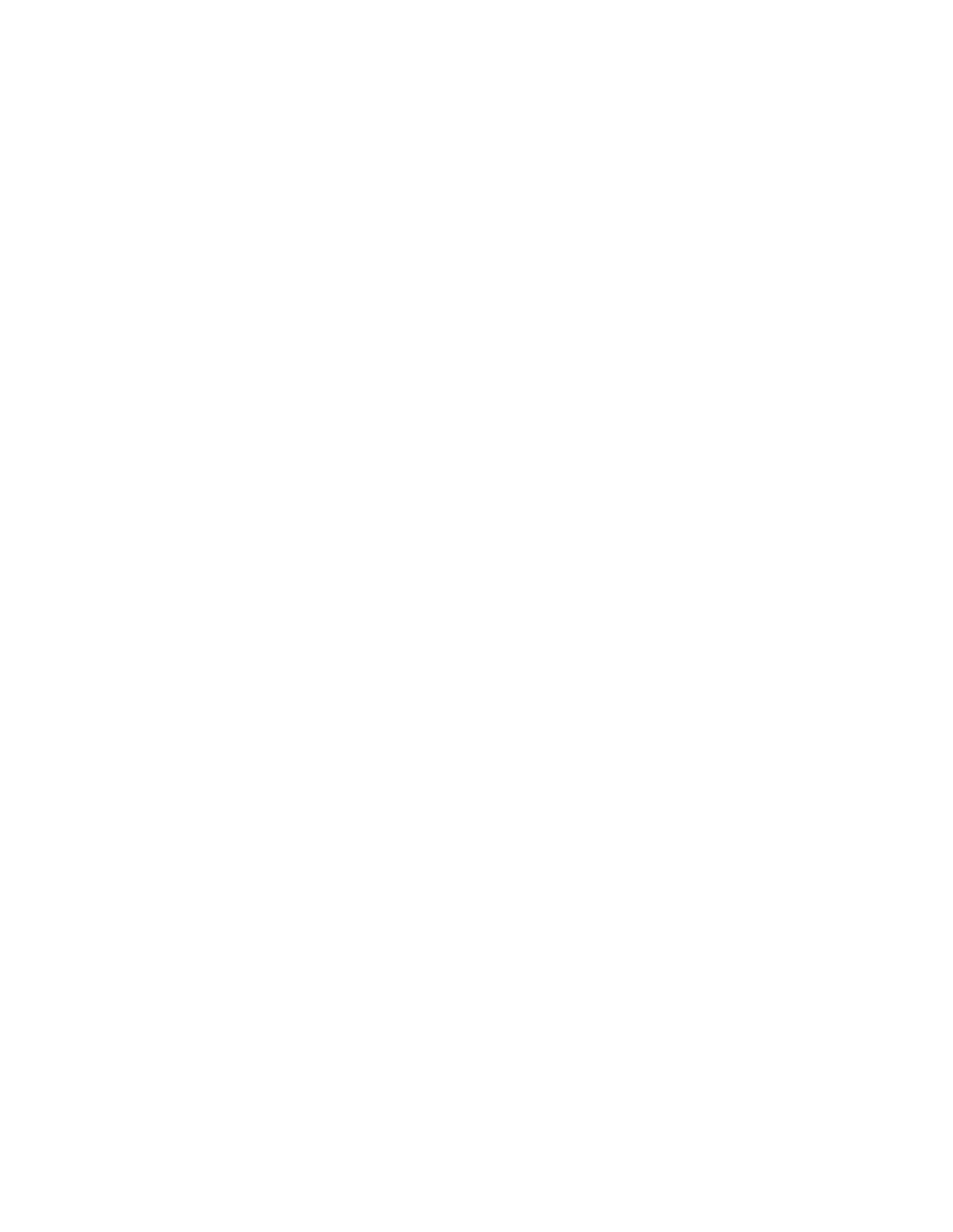# Corporate counsel in the era of dispute management 2.0

Jean-Claude Najar\*

"*What is Web 2.0? It is a system that breaks with the old model of centralized Web sites and moves the power of the Web/Internet to the desktop*" John Robb  $(2003)^1$  $(2003)^1$ 

This paper will address the topic of dispute management by corporate counsel, how to optimize it to adequately fit the requirements of our modern age and achieve its purpose: strive for 'winwin' solutions to, if possible, resume business relationships and avoid losses of productivity and income streams. While I have now joined private practice, near to a quarter of a century of practice as in-house counsel in one of the world's most innovative companies has also 'formatted' my approach to the practice of law, and to dispute management. This paper draws heavily on my in-house counsel experience.

#### **Introduction**

With 24 years in GE as in-house counsel and 10 in private practice, I have seen the world of business and technical support change. The telex of my early years of private practice is viewed as a prehistoric tool by my children. Floppy disks have disappeared, smartphones have become indispensable, the internet is everywhere. Our way of life has changed and so has our way of doing business and managing risks: it has become integrated into the Information Age, into modernity.

Modernity is a word that has been used and re-used throughout dispute management literature: some use it to qualify globalization,<sup>[2](#page-2-1)</sup> others to underline the efficient and integrated role of corporate counsel within a given company.<sup>[3](#page-2-2)</sup> One is a contextual definition and sets the scenery of the current business environment and its challenges. The other is a structural definition. Both are complementary. GE has always --I daresay successfully - embraced change and has endeavoured

<span id="page-2-0"></span> $\overline{a}$ \* International Counsel, Curtis, Mallet-Prevost, Colt & Mosle, Paris and Istanbul. Former General Counsel of GE France, the author held senior legal and compliance positions in GE's Healthcare, Oil & Gas, and Capital businesses. Founder of the Corporate Counsel International Arbitration Group (CCIAG). Chairman, European Executive Board, CPR. The author is indebted to Thomas Baconin, intern at Curtis, for his invaluable assistance in researching and drafting this article.

<sup>&</sup>lt;sup>1</sup> John Robb is a former software entrepreneur, author and military analyst specializing in cyber warfare and resilient communities.

<span id="page-2-1"></span><sup>&</sup>lt;sup>2</sup> Peter J. Rees QC and Kathleen Bryan, 'How to Manage Disputes in a Flat World', (2013) 31 ACC Docket, 54.

<span id="page-2-2"></span><sup>&</sup>lt;sup>3</sup> Ugo Draetta, 'The Role of In-house Counsel in International Arbitration', (2010) I.B.L.J., 385.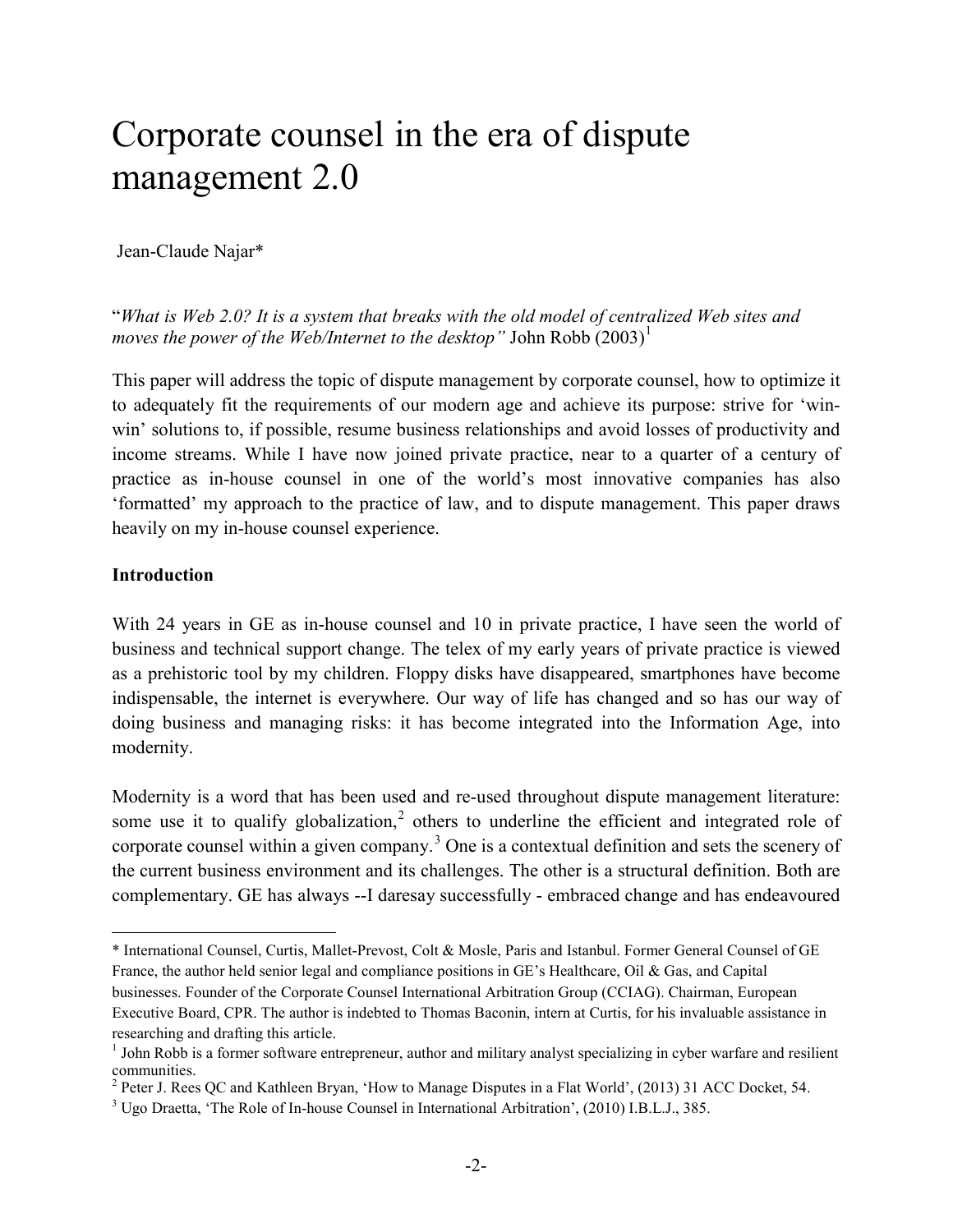to respond to the evolving business environment with structural changes. One of the key structural changes was the implementation of dispute management processes and of a true dispute management culture.

#### **Definition of dispute management**

'Dispute management' is a relatively recent term in the legal linguo. If you google it in French, there are virtually no results appearing before 2009 and the publication of the Dispute-Wise study by Fidal and  $AA/ICDR$ <sup>[4](#page-3-0)</sup>. In the USA, dispute management has been a topic of discussion since the early 1980s.<sup>[5](#page-3-1)</sup>

Semantically there is a fundamental incompatibility between the words 'dispute' (in its legal meaning) and 'management'. Putting the two together suggests that legal disputes can be managed, like an asset or a business. Therefore, a legal dispute, something perceived negatively as an intrusion of lawyers and claims into a business whose objective is to generate profit, has been increasingly associated in business practice as an integrated part of the business. It is not so much a paradox as an on-going revolution in the profession of corporate counsel.

This revolution went, and continues to go, both ways. It required, and continues to require for corporate counsel to gain credibility with the business people and the organizational leaders, but also for these to integrate corporate counsel in the overall business strategy –an argument I was already making close to 20 years ago.<sup>[6](#page-3-2)</sup> When it comes to dispute management, it has been rightfully argued in the mid-1990's that

"conflict is generally viewed and managed in a piecemeal, ad hoc fashion, as isolated events, which are sometimes grouped by category if the risk exposure is great enough but that are rarely examined in the aggregate to reveal patterns and systemic issues. Viewing corporate management systematically provides unparalleled opportunities for an organization to learn critical information about its operations, its population and its environment – that is, to achieve a more 'global' perspective".<sup>[7](#page-3-3)</sup>

The evolution from 'ad hoc' dispute resolution to 'systemic dispute resolution' is a key notion to bear in mind: management requires a structure and a system.

<span id="page-3-0"></span><sup>&</sup>lt;sup>4</sup> GE France was one of the companies which participated in this pioneering survey.

<span id="page-3-1"></span><sup>&</sup>lt;sup>5</sup> When doing a HeinOnline search of the words "dispute management" in articles and book reviews no relevant results appeared until 1969. Between 1969 and 1980, 30 results appeared. Between 1980 and 2000 , this number rose to 400 results. Between 2000 and 2014, it reached 680 results…

<span id="page-3-2"></span><sup>6</sup> Jean-Claude Najar, 'The Inside View: Companies' Needs in Arbitration', (1996) 12 J. Int. Arb , 361.

<span id="page-3-3"></span> $<sup>7</sup>$  Cathy A. Constantino and Christina Sickles Merchant, 'Designing Conflict Management Systems: A Guide to</sup> Creating Productive and Healthy Organizations', (Jossey-Bass, San Francisco 1996), xiii.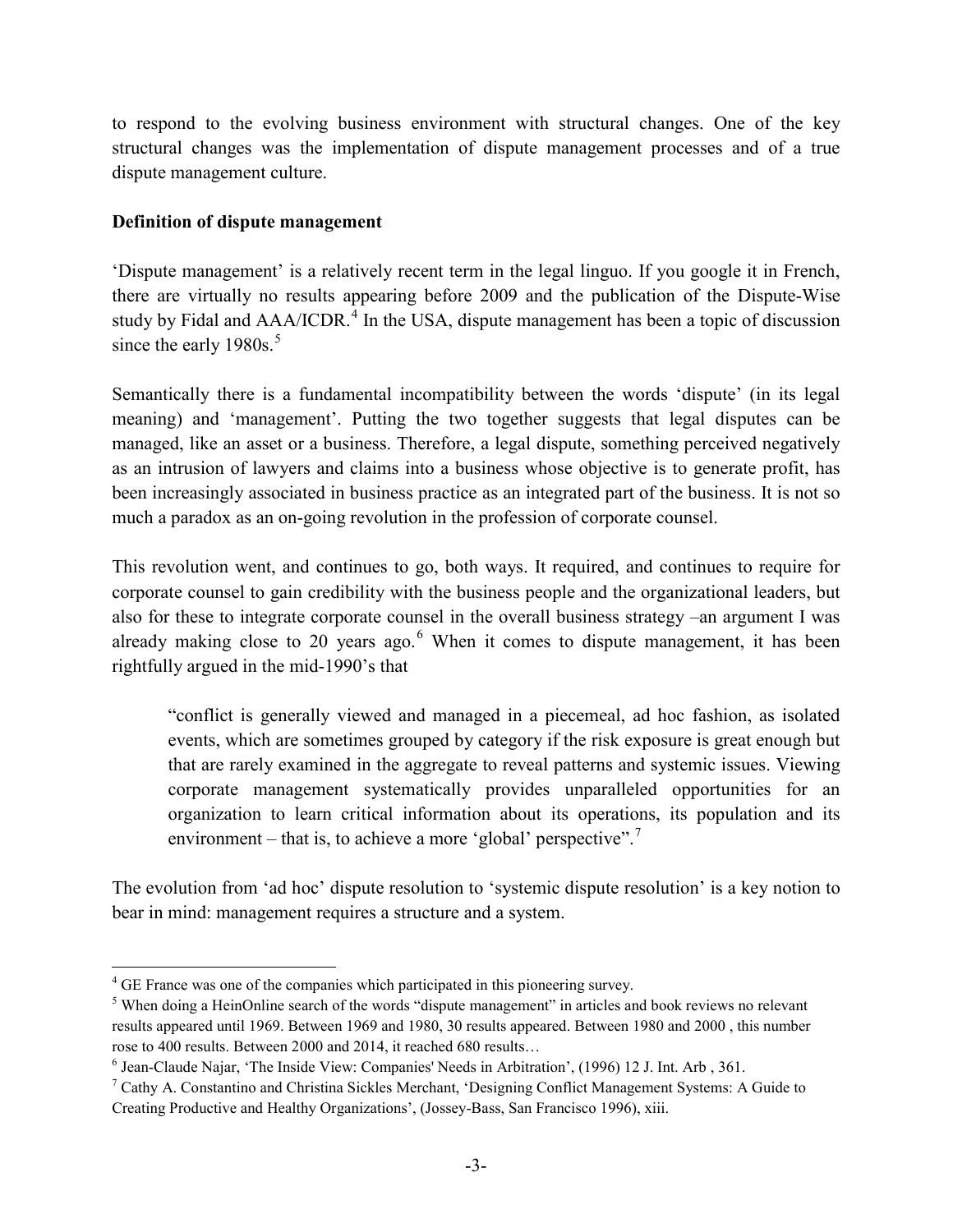In 1995, GE hired Elpidio ('P.D.') Villareal as Counsel for Litigation and Legal Policy with the broad direction to improve GE's response to the spiralling costs of litigation.<sup>[8](#page-4-0)</sup> With the support of GE's General Counsel, Ben Heineman, Villareal<sup>[9](#page-4-1)</sup> understood that reducing litigation costs would require to fundamentally transform GE's legal policy. His action required deep cultural changes, such as putting in place an institutionalized ADR program, changing how the lawyers viewed their role, how the company viewed its legal docket, how managers worked with lawyers to handle disputes. This evolution in corporate mentality as regards the management of disputes is a relatively recent trend which has now become a must for any multinational company involved in the global economy.

#### **Corporate counsel have become business people**

When I joined GE from private practice in 1989, I quickly understood that I was not hired just to 'state the law.' I was encouraged by the CEO to express my opinions and make suggestions even on very technical matters only distantly (if at all) related to law. For the CEO whether I was a lawyer or an engineer was not relevant at first glance: in order to better apply my legal skills, I had to know the business, the products, the actors, on all levels. My responsibilities would be not only to do what lawyers were expected to do in the traditional, historical sense of the word (draft contracts and defend the company's interests), but more importantly to devise processes that would identify and abate risk, and give the business people tools to help them perform their duties while abating the risks identified. As far as dispute management was concerned, my job was to *enable* the company to remain in control of its disputes in order for it to remain in control of its business.

Modern and sophisticated internal legal departments of corporations have become those that have understood the interconnectivity of business with disputes, where "the general counsel reports to the CEO, controls the selection of and the contacts with outside counsel and is an integral part of the management team of the company".<sup>[10](#page-4-2)</sup> Such legal departments are empowered by the top management, they become a part of the decision making process with regard to legal affairs, and act as true 'business partners' on a horizontal level.

Dispute management is a crucial cog in a complex mechanic: the company. The legal department is not a separate piece of the machine but an integrated part of it, one without which the machine breaks down. The corporate machine never stops, therefore a legal department has to have the capability to respond to the flux of disputes efficiently through wise management (or "dispute-

<span id="page-4-0"></span> <sup>8</sup> For a detailed account of the story, *see* Michael Wheeler and Gillian Morris, 'GE's Early Dispute Resolution

<span id="page-4-1"></span>Initiative (A)', (2001) HBS N9-801-395, 1.<br><sup>9</sup> Villareal is today Senior Vice President and Head of Global Litigation at GlaxoSmithKline.<br><sup>10</sup> Ugo Draetta, *op. cit.*, fn. 2, at 385.

<span id="page-4-2"></span>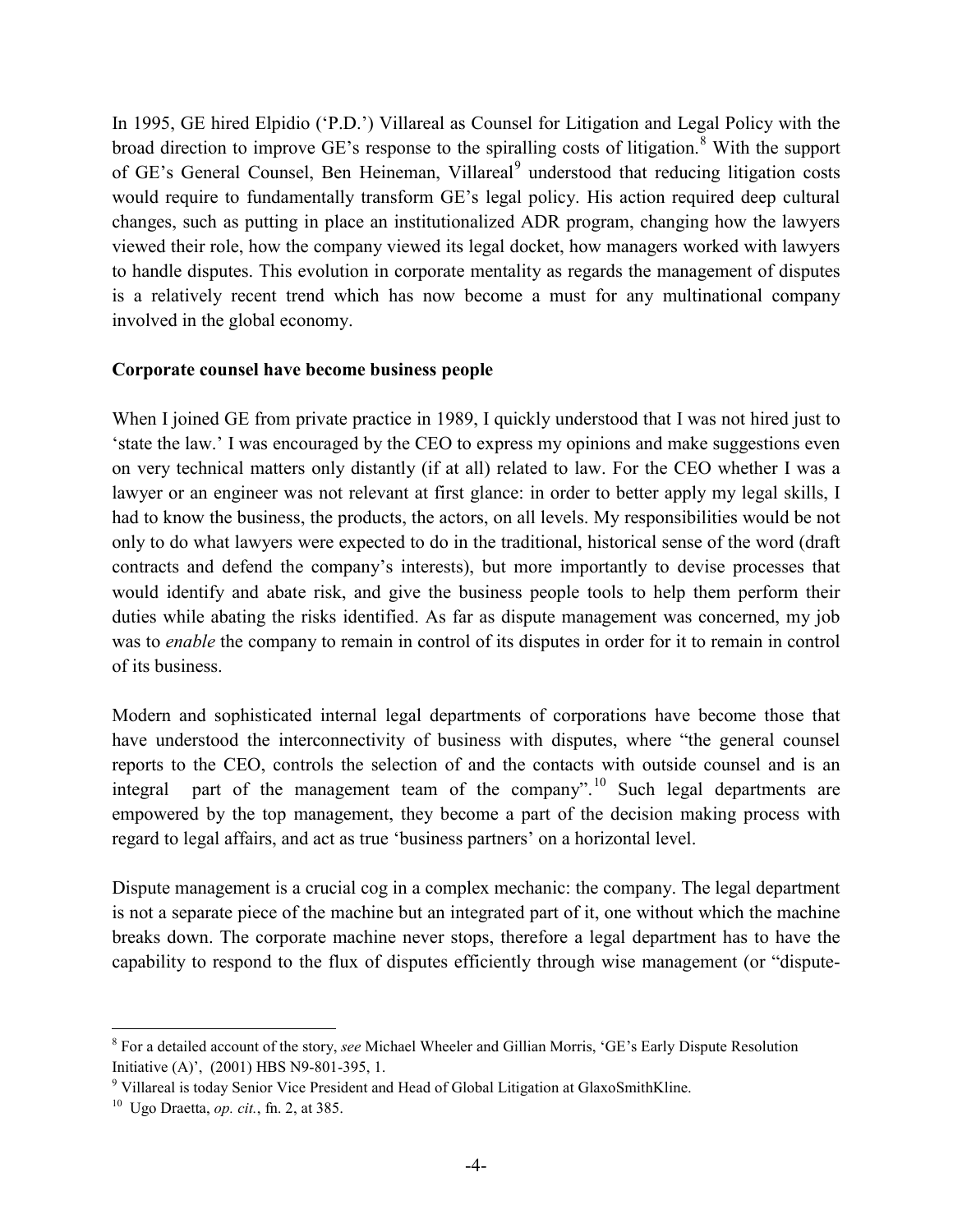wise"<sup>[11](#page-5-0)</sup> management); and like any other venture that calls for management, managing disputes requires people, lawyers with the right skills to manage them.

#### **Where do we come from?**

While at GE, I observed that "in-house legal departments have evolved during the years, they have gained importance. They have mutated from 'paper-shufflers' to full fledged members of the company. The profile of corporate counsel has changed dramatically and is still changing".<sup>[12](#page-5-1)</sup>

GE was one of the pioneers of the corporate response to the necessity of taking into account legal disputes in the global business strategy. GE used the Six Sigma methodology as a matrix for developing its dispute management system. Six Sigma is a quality control tool designed for supervising manufacturing processes and making them close to error-free. It uses statistical measures to track performance, design solutions and monitor success in very precise terms.<sup>[13](#page-5-2)</sup> Although initially used in the manufacturing process, Six Sigma was subsequently extended to all processes, including dispute management. Implementing Six Sigma throughout the company implied hiring 3,000 new managers, creating new training programs and cutting product defects by 84% annually for five straight years… though costly, it achieved tremendous success (\$1.5 billion in savings for the years 1996-1999).<sup>[14](#page-5-3)</sup> Six Sigma is used in its different forms in many other major companies, including Xerox<sup>15</sup>, Dupont, Sun Microsystems, <sup>[16](#page-5-5)</sup> Alstom<sup>[17](#page-5-6)</sup> or Lockheed Martin<sup>[18](#page-5-7)</sup> to name but a few.

The construction industry was another driving force of change: used to complex chains of contracts and the inevitable breaches resulting thereof, it explored new approaches to managing

<span id="page-5-0"></span><sup>&</sup>lt;sup>11</sup> The term was first coined by the American Arbitration Association (AAA) in a survey conducted in 2003. The executive summary of this survey was published in 2006: 'Dispute-Wise Business Management: Improving Economic and Non-Economic Outcomes in managing Business Conflicts –Executive Summary', (2006) AAA. The survey is available at < **www.adr.org/aaa/ShowPDF?doc=ADRSTG\_004327>** accessed 8 March 2014.

<span id="page-5-1"></span><sup>12</sup> Jean-Claude Najar, '*A Pro Domo Pleading*: Of In-house Counsel and their Necessary Participation in International Commercial Arbitration', (2008) 25 J. Int. Arb, 623.

<span id="page-5-2"></span><sup>&</sup>lt;sup>13</sup> 'What is Six Sigma?' (GE corporate website)  $\leq$ www.ge.com/en/company/companyinfo/quality/whatis.htm> accessed 9 March 2014

<span id="page-5-3"></span><sup>14</sup> Michael Wheeler and Gillian Morris, *op. cit.,* fn. 7 at 4.

<span id="page-5-4"></span><sup>&</sup>lt;sup>15</sup> 'Xerox Lean Six Sigma and Quality Go Hand in Hand' (Xerox corporate website) <www.xerox.com/about**xerox/citizenship/news/lean-six-sigma-quality/enus.html>** accessed 8 March 2014

<span id="page-5-5"></span><sup>16</sup> Brian Hindo,'Six Sigma: So Yesterday?' (Bloomberg Businessweek Magazine, June 10 2007)

**<sup>&</sup>lt;www.businessweek.com/stories/2007-06-10/six-sigma-so-yesterday>** accessed 7 March 2014

<span id="page-5-6"></span><sup>&</sup>lt;sup>17</sup> Alstom, 'Annual Results Fiscal Year 2002' (Alstom corporate website 2012) <**www.alstom.com/presscentre/2002/5/Annual-Results-Fiscal-Year-2002-1-April-2001-31-March-2002-20020507/>** accessed 8 March 2014.

<span id="page-5-7"></span><sup>&</sup>lt;sup>18</sup> Michael Joyce and Bettina Schechter, 'The Lean Enterprise – A Management Philosophy at Lockheed Martin', (2004) Defense Acquisition Review Journal, 173. At **< http://handle.dtic.mil/100.2/ADA435279>** accessed 9 March 2014.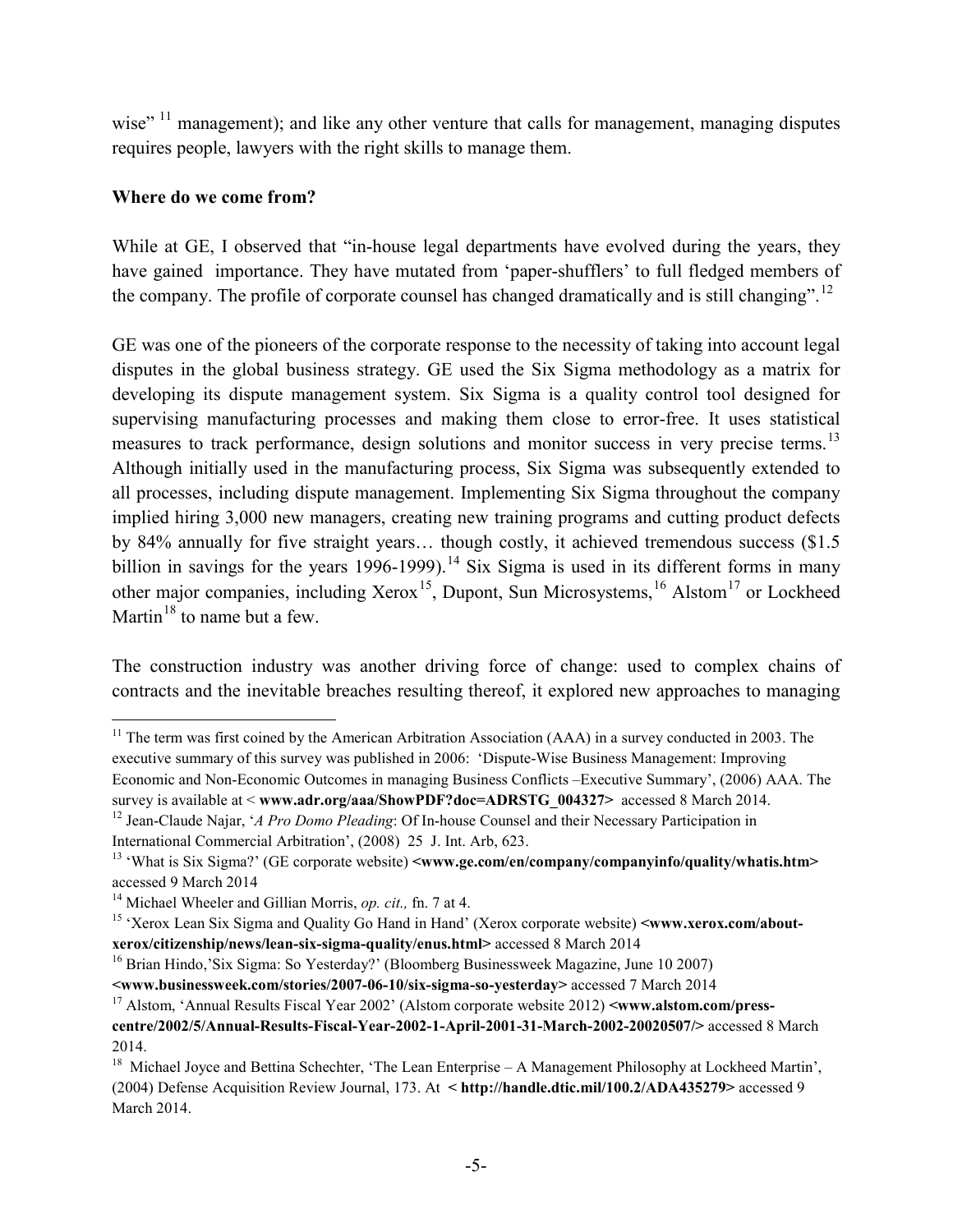disputes, diversifying dispute resolution methods, favouring dispute boards and tailored interventions "as strategies for the early and informal resolution of the disputes".<sup>[19](#page-6-0)</sup>

Although a growing trend, such a global approach depends on the place of the legal department in the company, the legal culture of the country, the laws, the role of the corporate counsel, and the legal-friendliness of the management. This global approach has not been homogeneously adopted by companies involved in international business because redefining the role of the legal department may be particularly challenging. For instance, in jurisdictions of civil law culture, lawyers traditionally tend to follow the letter of the law. Finding creative business-driven solutions is not what is taught in law schools at the undergraduate level. Lawyers are taught to know the law, not to become businesspeople.<sup>[20](#page-6-1)</sup> Times have changed and so has the demand for pure specialist lawyers in corporations. Entire generations have been applying the preprogrammed legal method: 1) identify the legal problem, 2) apply the legal solution, and 3) hope you win the case.

This necessary mutation of the legal profession was reflected in the 2013 Fidal/AAA/ICDR Dispute-Wise Business Management survey which, building upon the lessons learned from the 2009 edition, underlined that

"over the last few years, French companies have undergone a drastic change in the way they view legal matters and disputes, which until then had been regarded merely as legal 'problems'. Now, these subjects are a part of the 'course of business' and can even be a *source of opportunity*". [21](#page-6-2)

In certain cases, when for example a dispute is resolved through mediation, parties may find creative and efficient ways to preserve --and even improve-- their business relationship. As two experienced litigators rightly underline, "the resolution of the dispute can only result from an agreement between the parties. . . . A party cannot be blamed for not reaching an amicable settlement through mediation. That is an opportunity left to the parties, not an obligation".<sup>[22](#page-6-3)</sup>

<span id="page-6-0"></span><sup>&</sup>lt;sup>19</sup> Thomas J. Stipanowitch and J. Ryan Lamare, 'Living with ADR: Evolving Perceptions and Use of Mediation, Arbitration and Conflict Management in Fortune 1,000 Corporations', (2013) 16 Pepperdine University School of Law, 7.

<span id="page-6-1"></span><sup>&</sup>lt;sup>20</sup> This is changing. For example, in France, the law school of Sciences Po and the private venture of HEAD, Hautes Etudes Appliquées au Droit, present novel approaches to teaching law. More 'classical' law schools are also adapting their curricula to the changing needs and to globalization.

<span id="page-6-2"></span><sup>&</sup>lt;sup>21</sup> Richard Naimark, Isabelle Vaugon, Mark Appel, 'Dispute-Wise Business Management - Best Corporate Practices in Conflict Management From France' (2013) FIDAL/American Arbitration Association/ International Centre for Dispute Resolution, 3. (emphasis added) The survey is available at

<sup>&</sup>lt;**www.adr.org/aaa/ShowPDF?doc=ADRSTAGE2013413>** accessed 8 March 2014.

<span id="page-6-3"></span><sup>22</sup> Pierre Raoul-Duval and Alexandra Munoz *in* Nancy Nelson and Thomas J. Stipanowitch, 'Better Solutions for Business: Commercial Mediation in the EU', (2004) CPR , 4.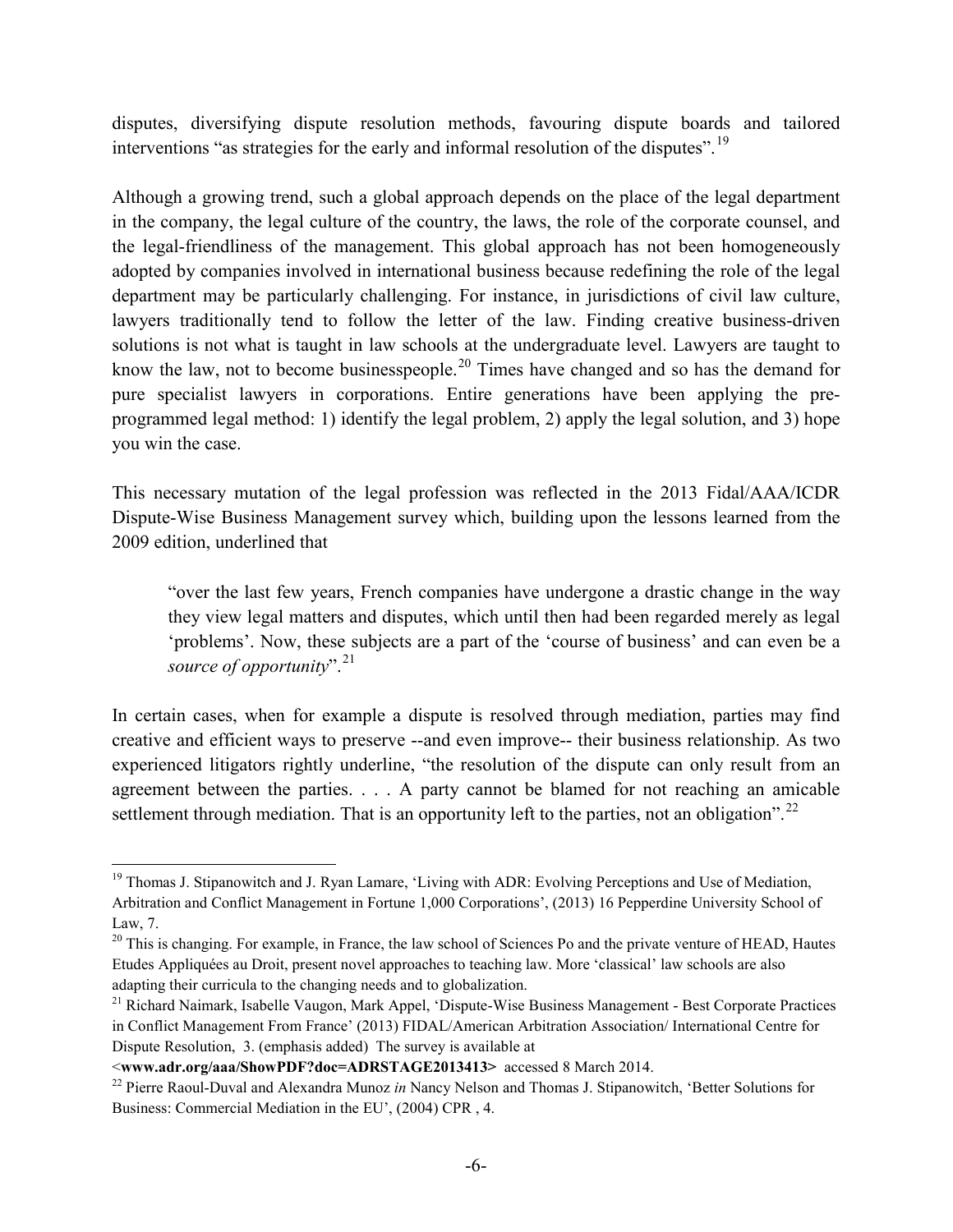France is a particularly interesting example when looking at the evolution of dispute management. The legal literature speaks of the "Americanisation" of alternative methods of dispute resolution such as arbitration found in the growing use of private remedies, which are often rooted in American procedure (disclosure and cross-examination in arbitration for instance). The 2013 Fidal /AAA /ICDR survey shows that French companies have incorporated the management of disputes into their corporate culture, the choice of shifting corporate cultures not being based on trend or image, but on true pragmatic/economic reasons.

To illustrate how complex a shift in corporate culture can be, I will turn to GE Oil  $\&$  Gas, where I became group general counsel in 1999. I undertook to implement P.D Villarreal's dispute management plan at Nuovo Pignone, the then flagship headquarter company of GE Oil & Gas based in Florence.

In 1999, Michael McIlwrath, a former litigator from a prestigious Wall Street firm, was hired to manage the litigation docket of GE Oil & Gas, and rationalize the number of disputes in which Nuovo Pignone was involved. Before his arrival, the legal department was often not involved in the disputes until it was too late to move away from a full-fledged court dispute, some of which lasted for years. The legal department's efforts to work closely with the managers to accelerate settlements and reduce costs were hindered by major cultural obstacles and the engineering culture of Nuovo Pignone – engineers being notoriously different from lawyers, and wanting to see measurable, trackable, implementable, practical tools. McIlwrath's efforts to streamline the disputes were extremely successful: litigations were reduced from 143 large litigations in 1999 to 25 in 2002, i.e. more than 80%.

One of the main cultural obstacles to early dispute resolution, and more particularly mediation, is the unwillingness of business people to cooperate in early case evaluation, and manage the paperwork that goes with it. Even today, the idea of disclosing information to the opposing party is frowned upon by some lawyers, not to mention business operatives, in countries like Italy or France. It is simply not in the "dispute resolution culture" of these countries, used to the "philosophy of litigation by surprise". <sup>[23](#page-7-0)</sup> However, sometimes all it takes for a culture shift is a successful mediation. Every corporate counsel has this story: a business operative is facing a dispute; the in-house counsel recommends mediation; the business operative cringes at the idea of revealing what may be key strategic data to the other party; the mediation is a success; and the business operative becomes an advocate, and even a convert of mediation. In every future dispute, the business operative will envisage mediation.<sup>[24](#page-7-1)</sup>

In the United States, this trend toward a more rational approach to dealing with disputes was embedded in the 1984 pledge of the International Institute for Conflict Prevention and

<span id="page-7-0"></span><sup>&</sup>lt;sup>23</sup> Michael Wheeler and Gillian Morris, 'GE's Early Dispute Resolution Initiative (B)', (2001) HBS N9-801-453, 3.

<span id="page-7-1"></span><sup>24</sup> Richard Naimark, Isabelle Vaugon, Mark Appel, *op. cit.*, fn. 20, at 18.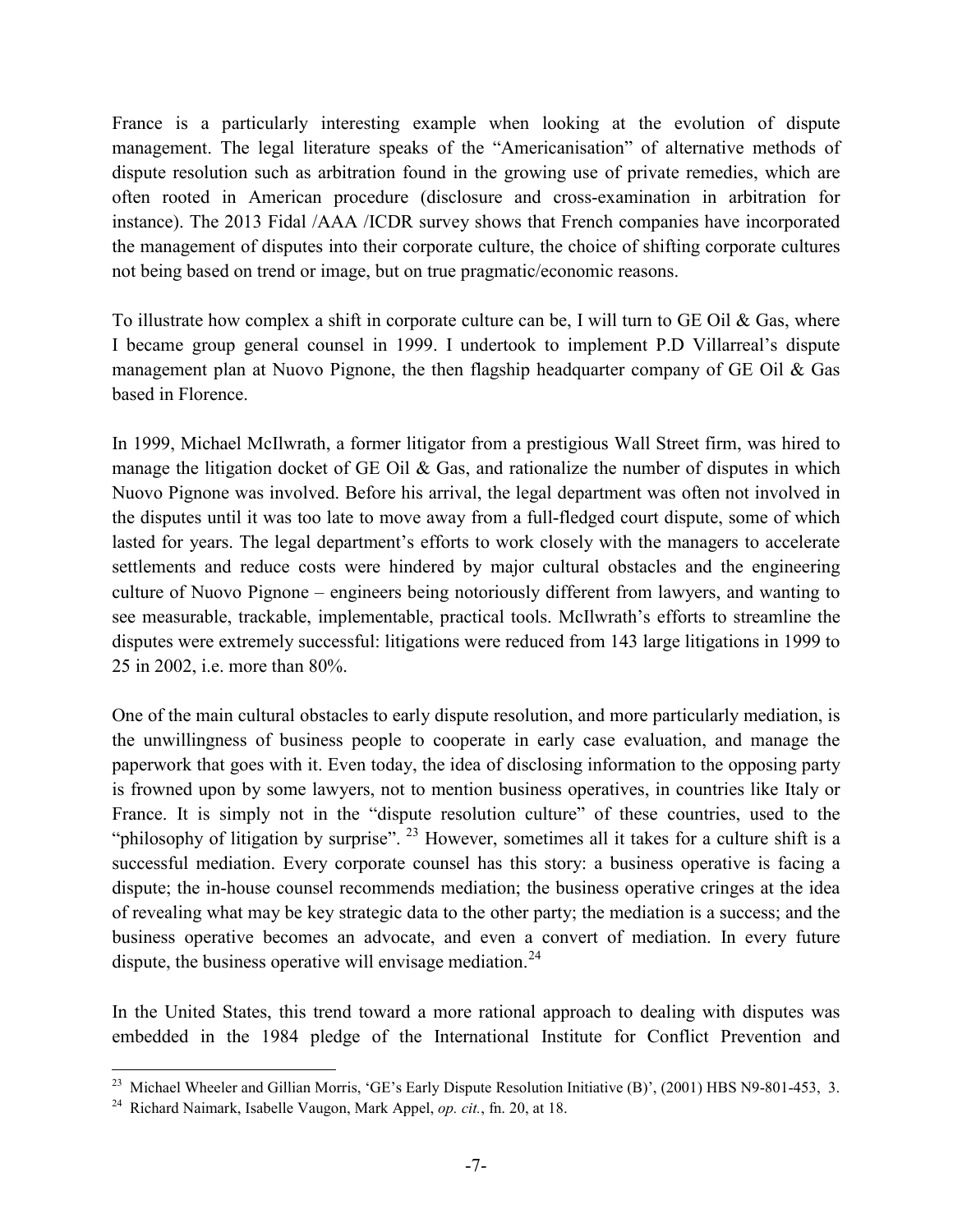Resolution (or CPR) known as the "Corporate Policy Statement on Alternatives to Litigation" which promotes the use of ADR in order to reach mutually-advantageous business solutions. To this day over 4000 companies have signed the pledge, recognizing the economic benefit of considering mediation and other ADR processes.<sup>[25](#page-8-0)</sup>

This trend echoed in France in 2005. The Paris Centre of Mediation and Arbitration, CMAP by its French acronym, formed under the auspices of the Paris Chamber of Commerce and Industry (CCIP), adopted the Inter-companies Mediation Pledge,  $26$  a pledge whereby signatory companies undertook to consider and advocate in their dispute policy amicable dispute resolution. This pledge was the result of a study of the Mediation Academy's working group on mediation and ADR, which pointed out the underdevelopment of mediation in the French dispute resolution culture. <sup>[27](#page-8-2)</sup> This effort to promote a more business-oriented way to resolving disputes, aimed at preserving business relationships, gained strong support from over a hundred of the largest French companies. The CMAP pledge is representative of a shift in the dispute resolution culture in France, where the larger companies with an international presence push toward a uniform business-oriented approach to dispute resolution.

Most of the corporate counsel from French companies interviewed during the 2013 Fidal/AAA/ICDR survey saw themselves as 'agents of change', <sup>[28](#page-8-3)</sup> creating legal departments that are more responsive to the needs of business units, aligned with the company's goals and focused as much on enabling business development as on managing risk.

This need for structural change responds to the new challenges of corporations in the ever changing globalized environment. Facing legal uncertainties stemming from the diversity of legal systems, the different approaches and corporate cultures throughout the world, companies call for a new corporate governance fit to respond to the challenges of globalization.

Despite it still being an on-going process, it seems that companies, at least the most sophisticated ones, have understood that a system-based approach is a key vector in creating the right legal environment for conducting business. Until the mid-1990s, "no one thought to implement such a systems-based approach for litigation, even as corporations spent millions of dollars a year on

<span id="page-8-0"></span><sup>&</sup>lt;sup>25</sup> 'CPR Corporate Policy Statement on Alternatives to Litigation'(1984)

**<sup>&</sup>lt;www.cpradr.org/Portals/0/About\_CPR/Pledge/CPR%20Corporate%20Pledge%20on%20Alternatives%20t o%20Litigation.pdf>** accessed 7 March 2014.

<span id="page-8-1"></span><sup>&</sup>lt;sup>26</sup> CCIP, Charte de la Médiation Inter-Entreprises - pour la Résolution Amiable des Conflits Commerciaux' (2005) <**www.etudes.cci-paris-idf.fr/rapport/188>** accessed 7 March 2014.

<span id="page-8-3"></span><span id="page-8-2"></span><sup>&</sup>lt;sup>27</sup> *Ibid.*, at 4.<br><sup>28</sup> This is a term I often heard during my GE career. The GE leaders were required to be 'change agents' in their respective fields and for the benefit of their business as well as the overall benefit of the company at large, of GE.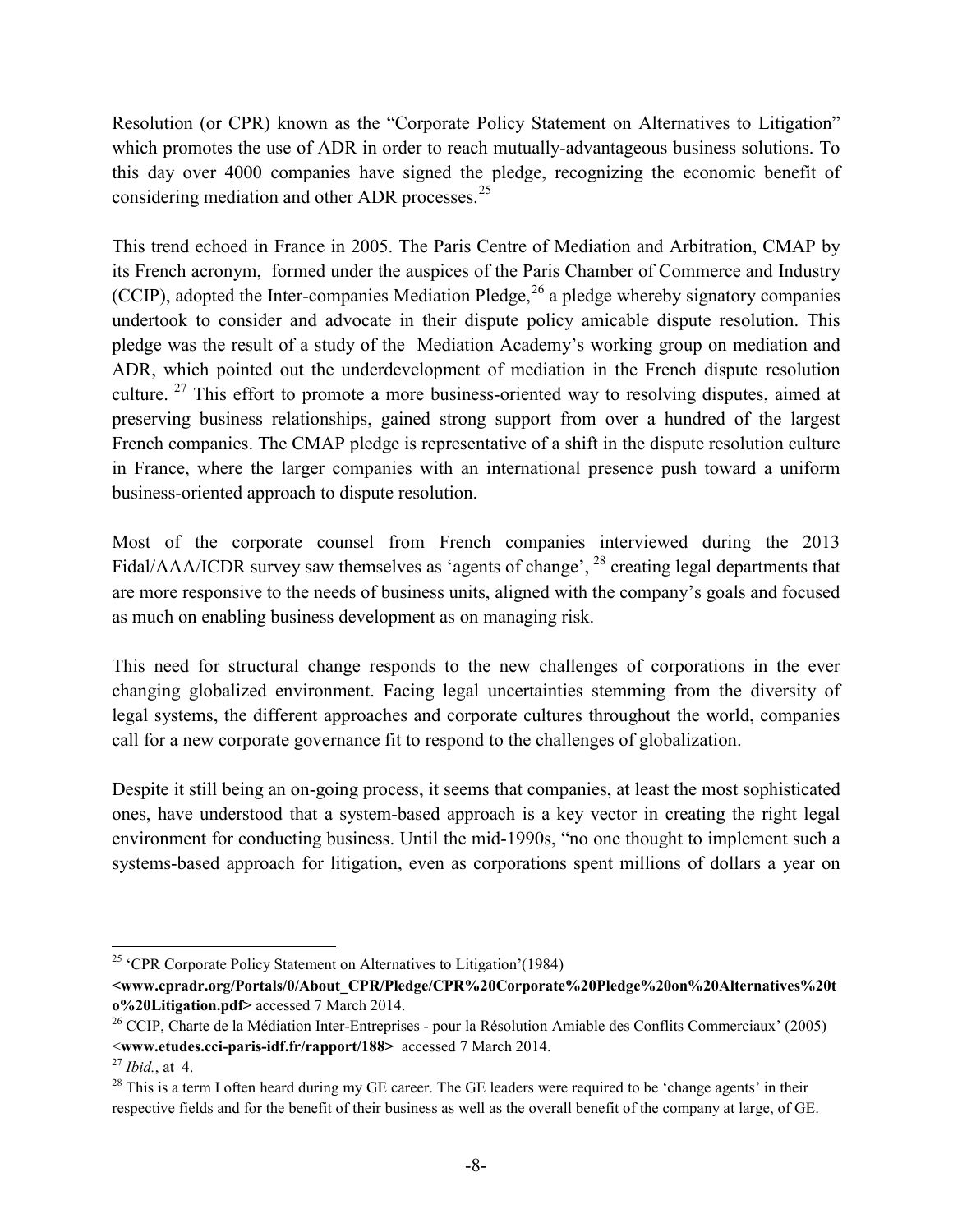litigation costs by continuing to deal with conflicts on a case-by-case basis. It was considered just another cost of doing business and entered on the expense/liability side of the ledger".<sup>[29](#page-9-0)</sup>

In 2013, CPR issued a new pledge: the  $21<sup>st</sup>$  Century Corporate ADR Pledge. Where the 1986 CPR pledge embodied a general cultural change, the new pledge addressed the need of the companies for more specific structural change. Thus the  $21<sup>st</sup>$  Century pledge encourages legal practitioners to focus on "a systemic approach to dispute resolution" as a *means* "to change the culture of litigation in Corporate America".<sup>[30](#page-9-1)</sup>

Today, a dispute management policy is nothing less than a key element in a sound global business strategy. Numbers speak for themselves. In the 2006 Queen Mary/PWC survey on "International Arbitration: Corporate Attitudes and Practices", 86% of respondents stated that a dispute resolution policy with an effective management of the dispute process had cost saving effects.<sup>[31](#page-9-2)</sup> In their 2013 survey "Corporate choices in International Arbitration Industry Perspectives", Queen Mary and PWC explain this trend by the desire of corporate counsel to "control costs better".<sup>[32](#page-9-3)</sup>

'*Control*' is another word that should be underlined. Over the last few years, what I have called the primary, the real international arbitration users, the companies have made efforts to regain control over their disputes by increasing their involvement in the decision-making process related to arbitration.<sup>[33](#page-9-4)</sup> The CCIAG,  $34$  a group made of more than 100 corporate counsel working in companies from all around the world that acts as the voice of the users in international arbitration, recently realized that arbitration could not be perceived separately from the conflict itself which led to the arbitral process. Following the trend toward an increased use of mediation with the advent of multi-step clauses the CCIAG added mediation to its mission statement.

<span id="page-9-0"></span><sup>&</sup>lt;sup>29</sup> William H. Webster and Kathleen A. Bryan , 'Urgent Need for New Litigation Approach' (The National Law Journal 2013) **<www.cpradr.org/Resources/ALLCPRArticles/tabid/265/ID/776/Urgent-Need-for-New-Litigation-Approach-Article.aspx>** accessed 5 March 2014. It is not surprising that Kathy Bryan, CPR's President and CEO, would be such a strong advocate of these changes -she was the Corporate Vice President and Director of Litigation Management for Motorola's Corporate Law Department.

<span id="page-9-1"></span><sup>&</sup>lt;sup>30</sup> 'CPR Launches 21st Century Corporate ADR Pledge at Annual CPR Meeting in San Diego' (Press release 2013) (emphasis added), <**www.cpradr.org/Resources/ALLCPRArticles/tabid/265/ID/775/CPR-Launches-21st-**

**Century-Corporate-ADR-Pledge-at-Annual-CPR-Meeting-in-San-Diego-Press.aspx>** accessed 8 March 2014. <sup>31</sup> Queen Mary University of London and PriceWaterhouseCoopers, 'International Arbitration: Corporate Attitudes

<span id="page-9-2"></span>and Practices', (2006) PWC, 9.

<span id="page-9-3"></span><sup>&</sup>lt;sup>32</sup> Oueen Mary University of London and PriceWaterhouseCoopers, 'Corporate Choices in International Arbitration', (2013) PWC, 4.

<span id="page-9-4"></span><sup>33</sup> Jean-Claude Najar, *op. cit.*, fn. 5 at 361. The other stakeholders, law firms, lawyers in private practice, arbitral institutions and arbitral tribunals, are, it could be argued, *service providers* to these users and their needs to have their disputes resolved in private and in optimal conditions.

<span id="page-9-5"></span><sup>&</sup>lt;sup>34</sup> Corporate Counsel International Arbitration Group, which I have founded in 2006.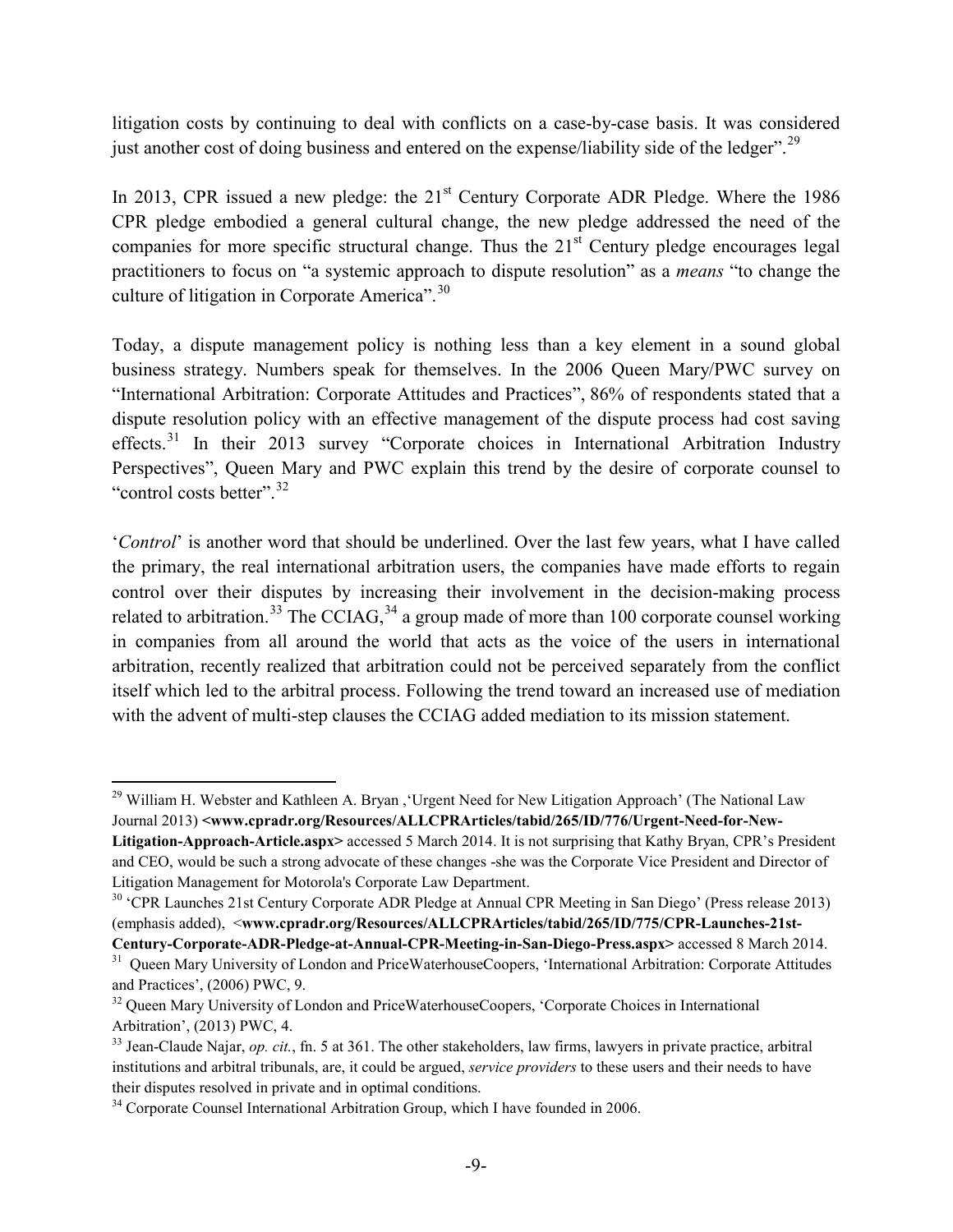This change of perception led the CCIAG to move the paradigm one step further and incorporate conflict management as one of its fields of discussion and advocacy.<sup>[35](#page-10-0)</sup> The CCIAG's reflection on its role for corporate counsel shows how corporate counsel are perceiving *their* role as more and more in-line with the businesses they represent: an exclusively ad hoc perception of disputes has become obsolete. Some authors refer to this 'modern', more global approach to disputes, as "holistic".  $36$  The main difficulty of a holistic approach is to integrate it within a sound system based on a *scientific method* and allowing for the better understanding of the interrelations between disputes and business.

We are entering the era of '*dispute management 2.0*' where disputes are managed on a multitude of interfaces on all levels of the company.

### **What do we aim for?**

What is the response, when dealing with disputes, to the challenges of a global economy?

Structurally, corporate culture, communication and a more horizontal involvement of the legal department are the key elements to enabling and *integrating* a dispute management policy in a company.

During a training I recently gave at the Union Internationale des Avocats (UIA) on the topic of compliance a participant asked me whether risk management should be taken into account when building a compliance program. <sup>[37](#page-10-2)</sup> My answer was yes. The compliance program overlooks all the areas of legal risks, certain being more obviously identified (such as corruption, competition law, or environment, health and safety, to cite but a few). Compliance is a novel field of law which creates a new *framework* for identifying risks and responding to them through an internal regulatory system with policies, codes of conducts, and structural changes. It aims at enforcing and improving these policies so employees on all levels remain compliant with the laws and regulations.

During my GE years, compliance ranked high among my responsibilities. The assessment and abatement of risk is the cornerstone of a thorough compliance program. Risk assessment is also a

<span id="page-10-0"></span><sup>&</sup>lt;sup>35</sup> Jean-Claude Najar, 'How to Mitigate Legal and Arbitration Costs: Considerations by a User', (2013) 17 ICCA

<span id="page-10-1"></span>Congress Series, Kluwer, 319. *See also* Isabelle Hautot, 'Update from the CCIAG', (April 2013) ICCA Review, 5. <sup>36</sup> Susan R Chema and Steven A. Lauer, 'A Holistic Approach to Corporate Compliance and Dispute Management', (2004) 34 The Lawyer's Brief, 2; Kathleen Bryan, 'Use Mediation Training to be a Client Centered-Lawyer From the Experts' (Corporate Counsel 2014)

<sup>&</sup>lt;**www.corpcounsel.com/cs/Satellite?c=Article\_C&childpagename=CC%2FArticle\_C%2FArticle%2FLayout s%2FPrinterFriendly&pagename=ALM\_Wrapper&cid=1202645801916#>** accessed 8 March 2014.

<span id="page-10-2"></span><sup>&</sup>lt;sup>37</sup> 'Compliance – Challenges and Opportunities: How to Build and Implement an Effective Compliance Program' held on 6-7 March 2014 in Paris.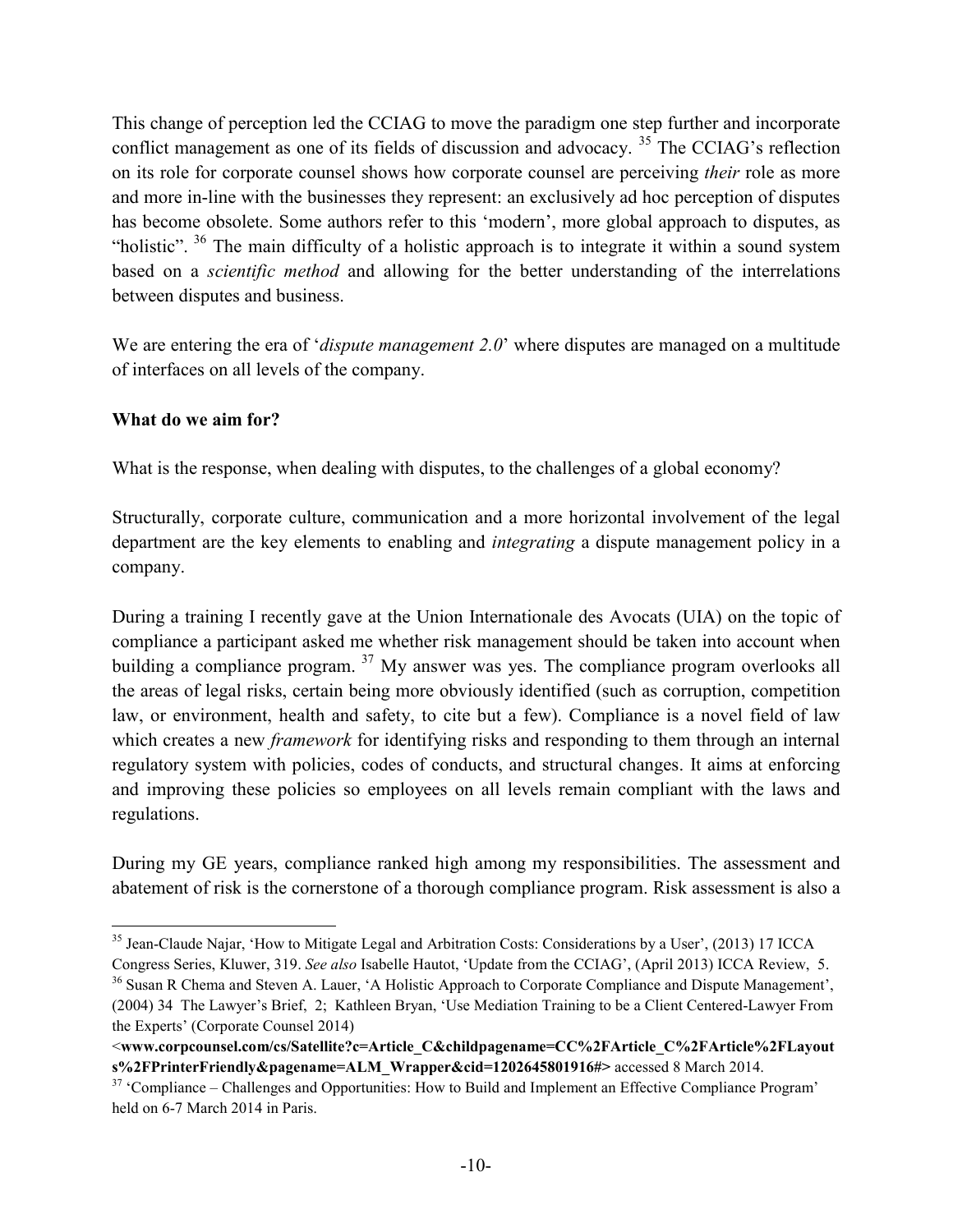pillar of a sound dispute management process. Could dispute management be considered as an integral part of a broader compliance program, aiming at responding in a structured and systemic way to disputes within a given corporation  $?^{38}$  $?^{38}$  $?^{38}$ 

## **What about the policy in itself?**

A dispute management policy must respond to the changing world (more mobile, more international), the new professional fields, the more flexible societal standards (in most globally exposed cultures), and above all it must contribute to facilitate business and the generation of profit.

### - **Firstly, there is no 'one size fits all'. Solutions are tailor-made.**

A 'one size fits all' approach negates the reality of global business. The dispute management solutions have to take many parameters into account: the size of the company, the nature of the business, its geographical reach, the means at its disposal, and, as I stated before, the willingness of management to manage conflict like any other process.

If a company-wide approach is vital to insure coherent risk management and cost-effective dispute resolution, the GE experience in Nuovo Pignone revealed that *translating* foreign concepts and practice in a new, European (in this case), context was a major challenge. McIlwrath did not copy-paste Villareal's dispute management program; instead he found ways to adapt the key principles to the particularities of Nuovo Pignone. The dispute management plan, in this case an Early Dispute Resolution plan (EDR), was thus conceived as a 'toolkit' encouraging managers to assess the costs of pending disputes and consider creative ways to solve them. [39](#page-11-1)

Similarly, Shell's policy also involves approaching disputes with a focus on cost and length of dispute resolution. Shell's 'Litigation Objective Realization Process' (LORP) aims at identifying and assessing litigation objectives and risks as early as possible, selecting a strategy adapted to the nature of the conflict and business involved, resolving this conflict in accordance with the strategy put in place and eventually reviewing the result of the process and communicating about it globally within the group. $40$ 

AkzoNobel has developed a dispute resolution policy encouraging early resolution and a reporting structure and process. The company appoints business-led case teams, provides regular

<span id="page-11-0"></span> <sup>38</sup> For an argument which supports this proposition, *see* Albert C. Peters II, Madeline Cahill- Boley and Steven A. Lauer, 'Disputes and Litigation: Tame the Two-headed Beast', (2013) 31 ACC Docket, 50.

<span id="page-11-1"></span><sup>39</sup> Michael Wheeler and Gillian Morris, *op. cit.*, fn. 22 at 4.

<span id="page-11-2"></span><sup>40</sup> Peter J. Rees QC and Kathleen Bryan, *op. cit.*, fn. 1 at 66.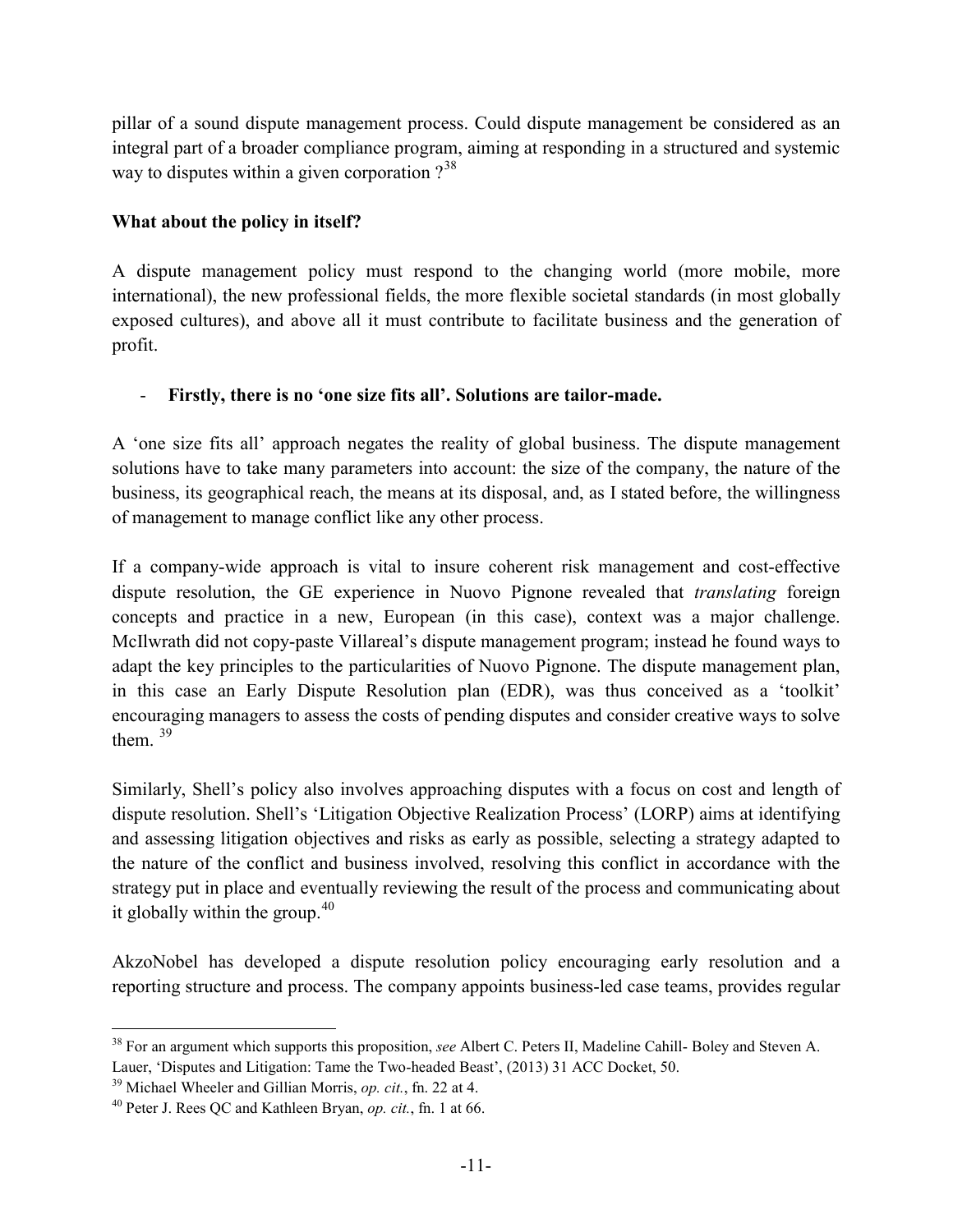trainings for their in-house dispute specialists and systematically requires a risk analysis of each case. Early Dispute Resolution has been used in a variety of cases from IP infringement to antitrust allegations. [41](#page-12-0)

Siemens also adopted an approach aimed at rationalizing the resolution of disputes. In the context of construction disputes, contrary to common practice in the civil construction industry, Siemens makes a cost/benefit assessment when considering the establishment of dispute boards. In an interesting paper on international construction arbitration co-drafted by two former CCIAG Steering Committee members, the authors remind us that "all the parties involved in dispute settlement have to be aware that dispute resolution is one aspect of project management".<sup>[42](#page-12-1)</sup> Dispute boards are one of the 'tools' of the dispute resolution 'toolkit': they are permanent boards providing decisions or recommendations in cases of disputes, the decisions become binding if they are not objected to by one of the parties.<sup>[43](#page-12-2)</sup> For cost reasons, "Siemens usually only establishes dispute boards on an ad hoc basis to deal with a particular dispute" as "the number of disputes associated with major power station projects is not […] high enough to justify keeping a dispute board throughout the duration of a project"; however, "crisis projects" likely to be the subject of numerous disputes may require Siemens to establish permanent dispute boards. [44](#page-12-3)

Other major companies, like Areva, Bombardier, Total, American Express, GSK, Thalès or Orange to cite but a few, have put in place similar dispute management processes.

# - **Secondly, Early Dispute Resolution and systemic approaches are a necessity for business.**

The early focus on settlement is generally accepted as the most cost-efficient approach to dispute management. Indeed a sound dispute management policy implies identifying conflicts as early as possible, trying to avoid disputes whenever possible and feasible, and otherwise looking for the fastest and most appropriate dispute resolution process.<sup>[45](#page-12-4)</sup> In a 2010 research comparing trial results with rejected pre-trial settlement offers, 61% of plaintiffs and 21 to 24% of defendants obtained an award at trial that was equal to or lower than what they could have achieved by

<span id="page-12-0"></span> <sup>41</sup> Michael Leathes, 'Conflict Leadership' (2009) **< http://imimediation.org/conflict-leadership>** accessed 11 March 2014.

<span id="page-12-1"></span><sup>&</sup>lt;sup>42</sup> Paul Hobeck, Volker Mahnken and Max Koebke, 'Time for Woolf Reforms in International Construction Arbitration'(2006) 2 Int. A.L.R, 90.Volker Mahnken and Max Koebke were these two members.

<span id="page-12-2"></span><sup>43</sup> *Ibid*.

<span id="page-12-3"></span><sup>44</sup> *Ibid*.

<span id="page-12-4"></span><sup>&</sup>lt;sup>45</sup> 'Conflict' and 'dispute' are two distinct concepts. According to Professor Douglas Yarn a 'conflict' is a state whereas a 'dispute' is a process. "People who have opposing interests, values, or needs are in a state of conflict which may be manifest, in which case it is brought forward in the form of a dispute" *in* Douglas H. Yarn, 'Dictionary of Conflict Resolution', (Jossey-Bass, San Francisco 1999), 115.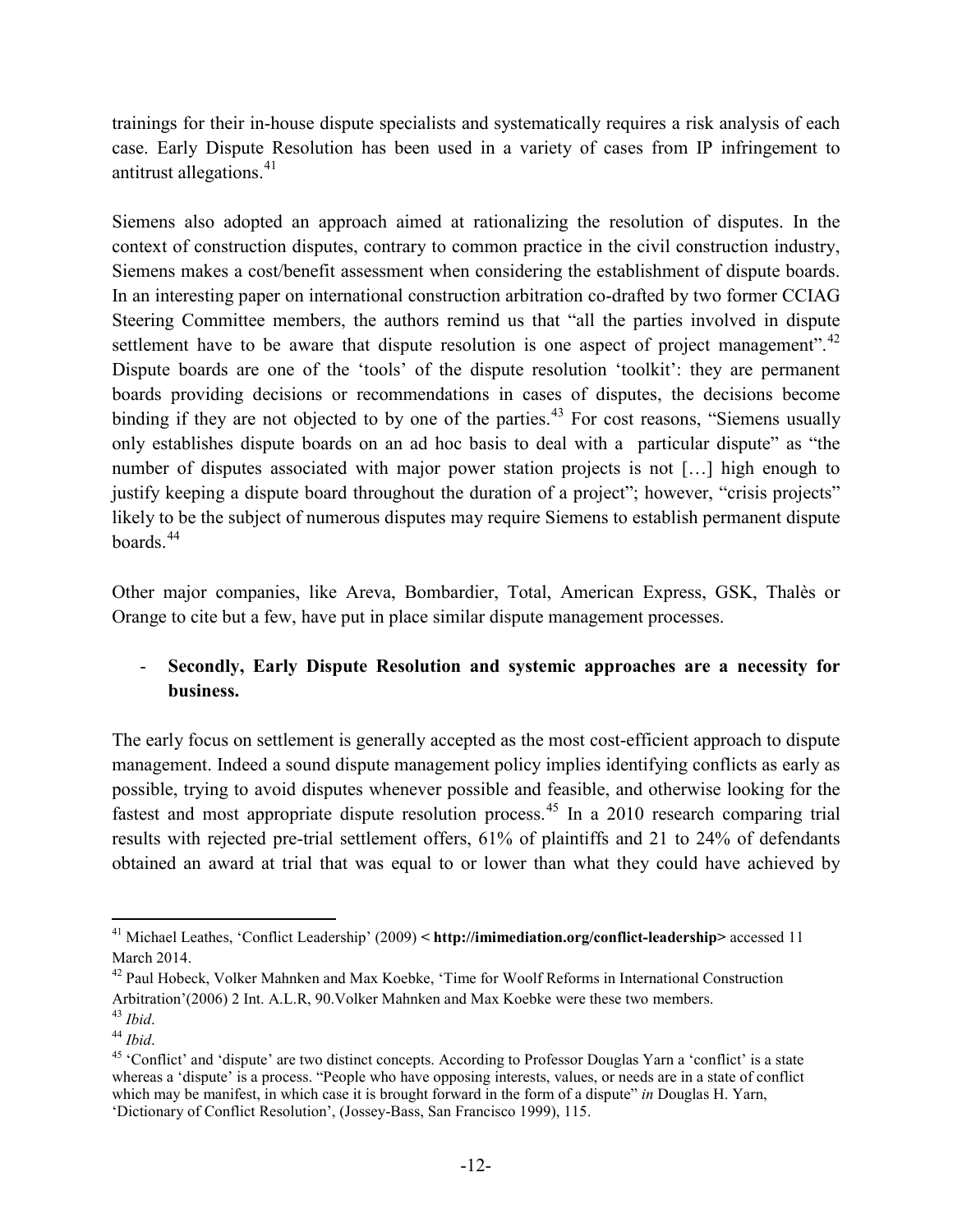accepting their opponent's pre-trial settlement proposal. <sup>[46](#page-13-0)</sup> The 2013 Queen Mary/PWC survey reveals that the majority of disputes are settled (57% against only 32% referred to litigation or arbitration).[47](#page-13-1) Early resolution of disputes is simply a better deal than litigation/arbitration.

GE's EDR initiative implied a collaborative and systemic dispute resolution process designed to facilitate early (including pre-lawsuit) assessment or resolution of disputes. It encouraged early and informal dispute resolution techniques and mediation in particular. The GE process was a rational one. It required:

- Firstly, identifying the right people connected to the dispute, business owners, stakeholders, and experts.
- Secondly, conducting an Early Case Assessment (ECA), analysing the best case/worst case scenarios, identifying the best alternative to a negotiated agreement.
- Thirdly, involving the business owner/business operative in the process and agree on a strategy.
- $\bullet$  Fourthly, executing the strategy and considering mediation.

The systematic use of mediation is an essential element in the rationalization of disputes. It may help pin-point the conflict that has led to the dispute.<sup>[48](#page-13-2)</sup> When the dispute is too complex, mediation may help understand the issue at stake; if too emotional, mediation may help diffuse the tension. In any case, mediation may help preserve the business relationship between the parties, where a litigation/arbitration would scar it at best. Mediation implies perceiving a dispute differently. Parties that agree to mediation accept the idea that they might not fully understand the problem at stake; they recalibrate the dispute from its purely legal perspective (what is right/wrong) to its business aspects (what is gained/lost). A rational approach to disputes will require 'soft skills': the skills to overcome emotional barriers, to take a step back and acknowledge feelings and dilemmas as part of the problem in order to find constructive ideas to facilitate a mutually beneficial resolution of the conflict. In other words, when taking a global approach to disputes, the psychological elements that form the conflict in which the dispute is rooted need also to be taken into consideration.

The systemic use of mediation does not mean that mediation will always be used, but instead that it will always be *considered*, that the company, its lawyers and its business operatives will acknowledge this facet of dispute resolution.

<span id="page-13-0"></span> <sup>46</sup> Kathleen Bryan, *op. cit.*, fn. 35.

<span id="page-13-1"></span><sup>47</sup> Queen Mary University of London and PriceWaterhouseCoopers, *op. cit.*, fn. 31 at 5.

<span id="page-13-2"></span><sup>48</sup> *See* fn. 44.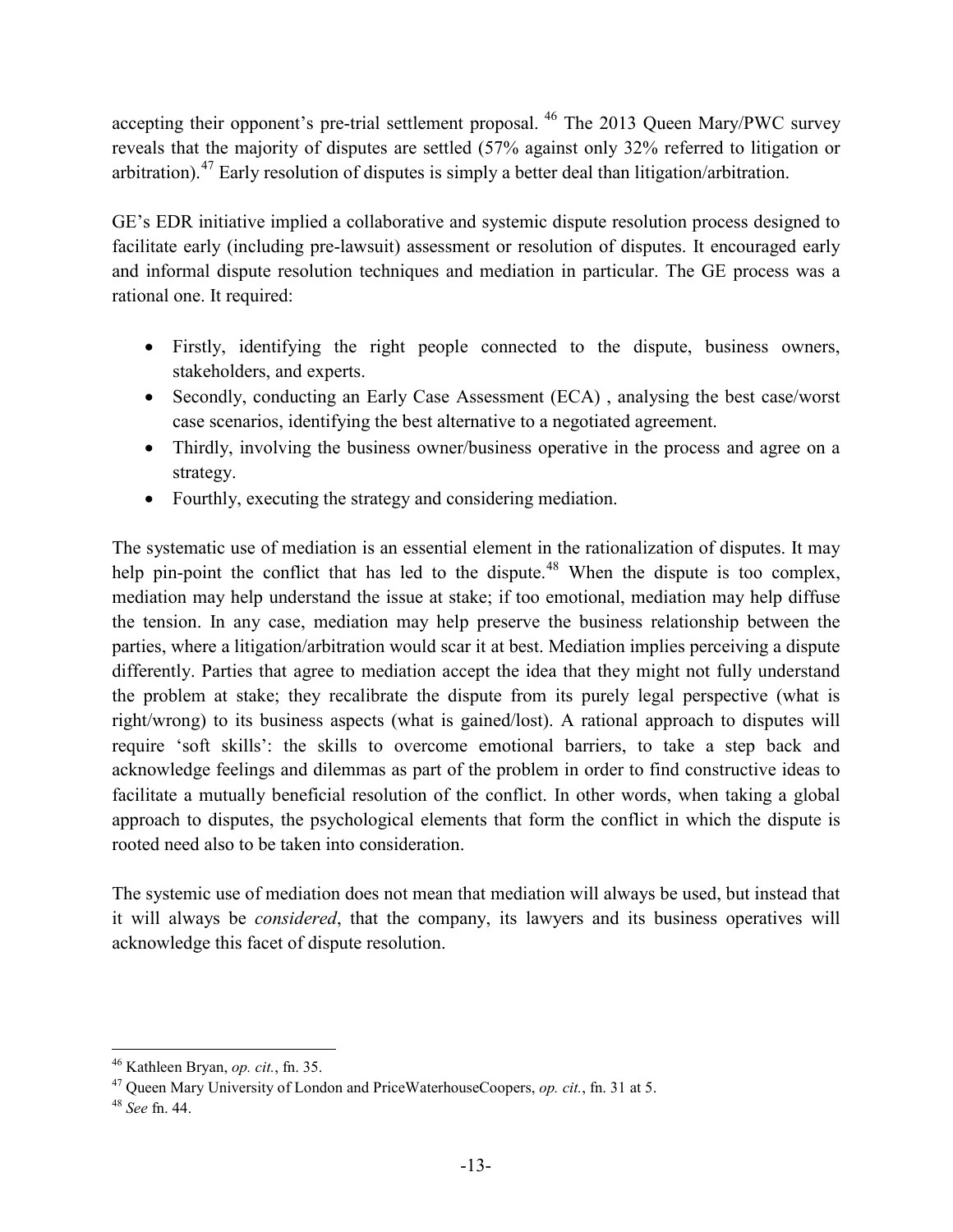Including stepped dispute resolution clauses with preliminary mediation has become a standard in modern contracts.[49](#page-14-0) Incorporating such clauses in a contract creates an obligation not only for the opposite party, but also on an internal level for the counsel and business operatives in the company. Standardization is a vector of communication, an expression of the company's culture and a tool for change.

# - **Thirdly, measuring and monitoring results enable the perpetual improvement of the policy.**

I have mentioned earlier that a holistic or global approach, must be integrated within a system based on a *scientific method* and allowing for the better understanding of the interrelations between disputes and business. Science can be defined as "systematized knowledge derived from observation, study and experimentation carried on in order to determine the nature or principles of what is being studied".<sup>[50](#page-14-1)</sup> Therefore, a scientific method requires to constantly analyse the disputes solved and verify the principles affirmed. This can only be achieved through thorough measurements: of the costs of the dispute, the duration, the efficiency of the process, the money and the time saved. The data gathered will allow to improve the dispute management system and give legitimacy to the chosen dispute resolution tools with home-grown results.

# **Where are we now?**

We have gone a long way from the 'action-reaction' approach to dispute resolution. Legal departments have undergone a change in status and role, as their leaders are now increasingly involved in the company's strategic decisions.<sup>[51](#page-14-2)</sup> The management of dispute has become more rational, responding to a purely practical purpose: making the dispute compatible with the company's global business strategy.

As stated above, more than 4,000 operating companies and 1,500 law firms have signed the  $21<sup>st</sup>$ Century CPR pledge. Interestingly, and although the pledge promotes "a systemic approach to dispute resolution and offers a means to change the culture of litigation in Corporate America<sup>[52](#page-14-3)</sup> some European companies (British Petroleum, GlaxoSmithKline, Tesco, AkzoNobel N.V, Royal Dutch Shell…) have also signed the pledge, suggesting that this effort to impact corporate culture in America is actually spreading beyond US borders. Indeed in 2013, the CMAP and the CPR entered into a mutual recognition agreement aiming at promoting their respective pledges,<sup>[53](#page-14-4)</sup> thus broadening the scope of these initiatives far beyond corporate America.

<span id="page-14-0"></span><sup>&</sup>lt;sup>49</sup> Derek Roebuck, 'Time to think: understanding dispute management',  $(2011)$ ,  $77(3)$  Arbitration, 348. <sup>50</sup> 'Webster's New Twentieth Century Dictionary Unabridged', (Collins and World, 1978), 1622.

<span id="page-14-1"></span>

<span id="page-14-2"></span><sup>51</sup> Richard Naimark, Isabelle Vaugon, Mark Appel, *op. cit.*, fn. 20 at 3.

<span id="page-14-3"></span><sup>52</sup> *Op.cit.*, fn. 29.

<span id="page-14-4"></span><sup>&</sup>lt;sup>53</sup> 'New Partnership between CMAP and CPR' (CMAP News 2013) **<www.cmap.fr/CMAP-news-182-en-detail-25.html >** accessed 10 March 2014.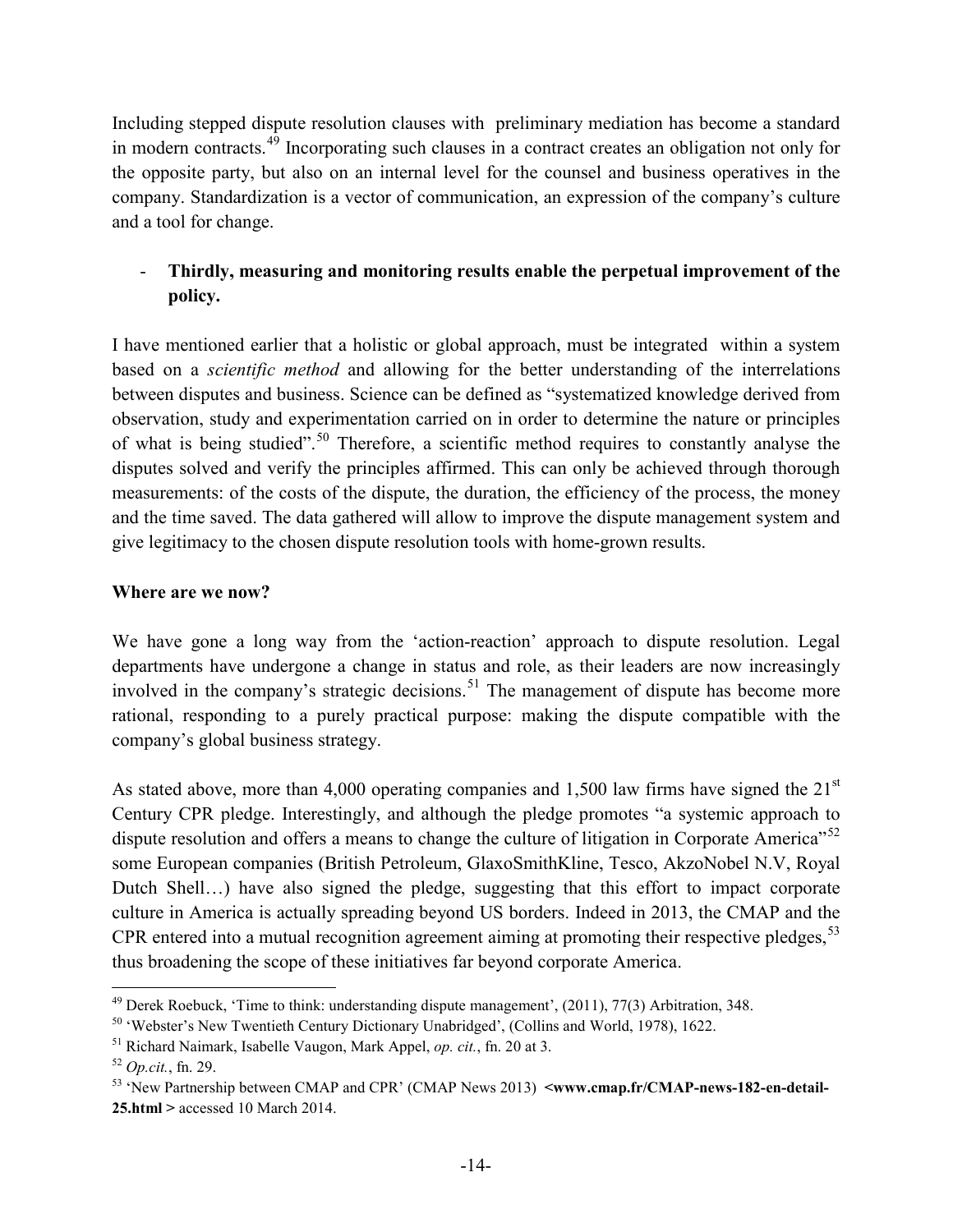Other systems, which may seem almost futuristic, take into account the latest technological developments. In Italy, GE Oil & Gas has implemented an online system for cyber-settlement in order to deal with small manufacturing disputes of less than  $\epsilon$ 50,000. If no settlement is reached, the parties may then proceed with cyber-arbitration (no hearing, the arbitrator deals with the parties only via internet tools). The resolution is particularly quick: less than three months. With a rate of 65% settled cases, this system is in line with the rate of settlement of disputes before litigation/arbitration.<sup>[54](#page-15-0)</sup>

The way dispute management is perceived is unquestionably shifting toward a business-centred approach. Organizations like the CCIAG and the ACC, as well as institutions like the ICC, the AAA/ICDR, the CPR to name but a few, symbolize this global dynamic. Companies which have signed the CPR's 21<sup>st</sup> Century Pledge are often also represented by their corporate counsel at the CCIAG. Cross-fertilization, and 'exchange of best practices', is in the move.

Other institutions are playing a crucial part in enabling companies to fulfil their dispute management objectives. Arbitral institutions have tried to adapt to the needs of the corporations, and in particular the need for comprehensible and adequate alternative dispute resolution mechanisms. For example the ICC has incorporated its 2014 Mediation Rules in its Arbitration Rules booklet, suggesting that mediation should always be considered when contemplating arbitration. Indeed, the introduction to the rules underline that "the two sets of Rules are published together […] in answer to the growing demand for a *holistic* approach to dispute resolution techniques".<sup>[55](#page-15-1)</sup> The International Mediation Institute (IMI), a non-profit organization promoting mediation and providing certification for mediators has recently started a collaboration with the CCIAG on the issues related to mediation.<sup>[56](#page-15-2)</sup> This global interconnectivity reveals a common effort of businesses, dispute resolution providers and organizations to create and maintain a sustainable business environment.

It has become indispensable to help prepare corporate counsel to the efficient management of disputes. Not all companies are equipped or sophisticated enough to face this challenge. Therefore, organizations and arbitral institutions have taken the initiative to inform corporate counsel on the dispute resolution and dispute management technics via so-called "toolkits". A toolkit can be characterized as a compendium of key data in a practical format, enabling the less experienced parties to make informed choices.

<span id="page-15-0"></span> <sup>54</sup> Vannessa O'Connell, 'At GE, Robo-Lawyers Oil-and-Gas Unit Tests Online Resolution to Control Cost' (The Wall Street Journal Online 2011)

<sup>&</sup>lt;**http://online.wsj.com/news/articles/SB10001424052970203633104576620902874155940>** accessed 9 March 2014.

<span id="page-15-1"></span><sup>55</sup> ICC Arbitration Rules Mediation Rules booklet, (2013) ICC Publication, 1. (emphasis added)

<span id="page-15-2"></span><sup>56</sup> 'CCIAG and IMI to collaborate' (IMI website 2013) **<https://imimediation.org/cciag-and-imi-to-collaborate>**  accessed 11 March 2014.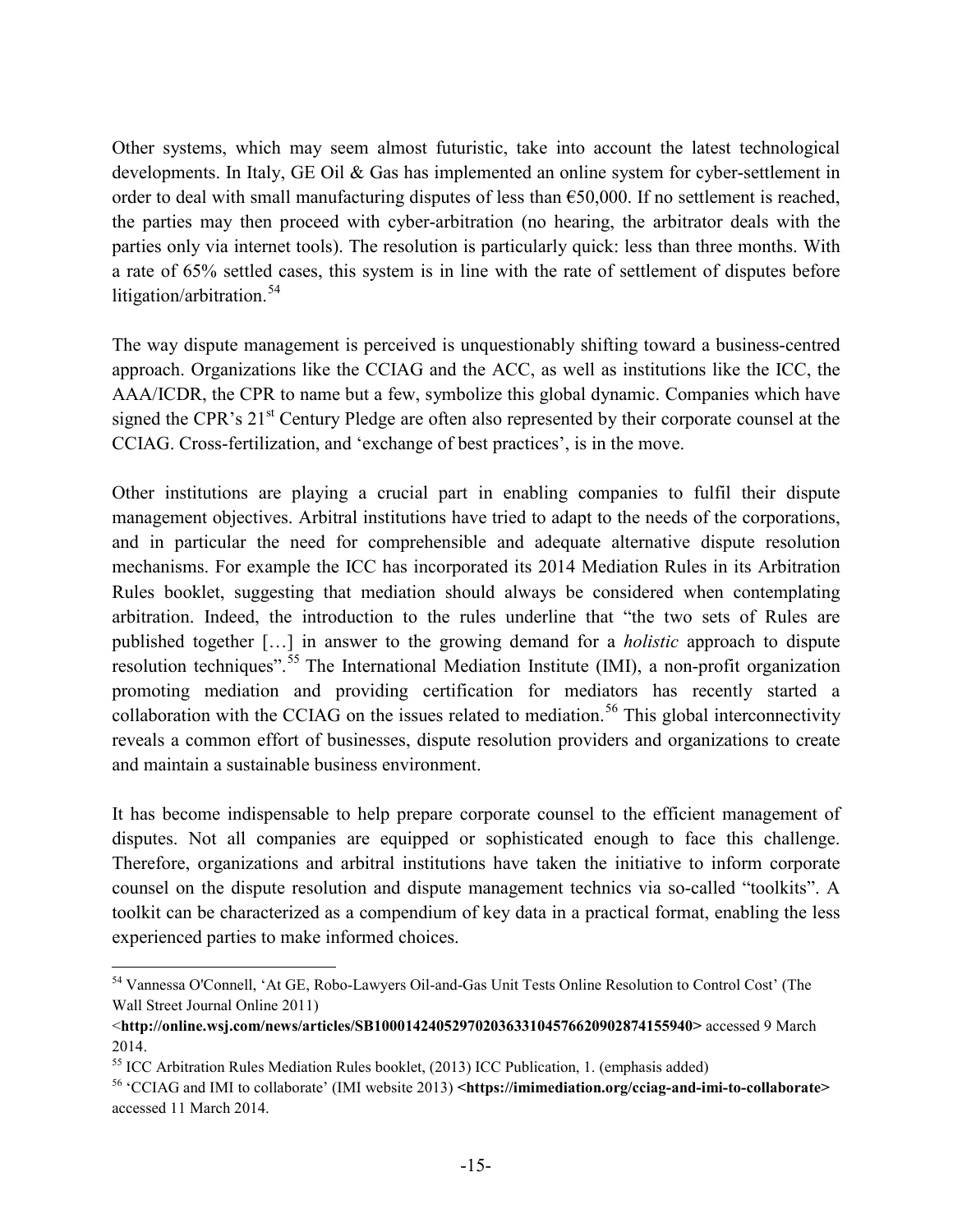In October 2013, an ICC task force composed of corporate counsel, a private practitioner, an arbitrator, and representatives of the ICC Court of International Arbitration Secretariat finalized a guide for the effective management of arbitration by in-house counsel and other party representatives.  $57$  This project, the culmination of a 3 year joint effort, aims to provide in-house counsel and other party representatives, more particularly government representatives in investment arbitrations (but also external counsel), with practical tools for customizing the arbitration process. This guide enables them to make effective time and cost decisions having regard to the complexity and the value of the dispute at hand. While designed with the ICC Rules of Arbitration in mind, the vast majority of the toolkit can be used in all arbitrations. Noticeably, this toolkit addresses the modern need for a rational and holistic approach to the management of disputes: it draws a roadmap through the dispute, from its pre-arbitration stage, by discussing settlement considerations, to the arbitration itself. With its step-by-step approach through a series of 11 topic sheets, each dealing independently with a specific step in the arbitration process, the toolkit facilitates sound cost-risk/benefit decision making. This ICC toolkit will set a new standard in the management of arbitrations by giving in-house counsel tools and tips to be more involved in the arbitration process.

This trend is slowly growing. CPR's European Executive Board is currently developing its own arbitration toolkit for corporate counsel. The IMI has implemented a number of web-based 'tools' in order to help those facing the choice of mediation to tailor the proceedings to their dispute, and has also developed the "IMI web app",  $58$  a smartphone application with a mediators database.

The application format is remarkably in line with the current technological standards and oddly enough, quite under-used by the institutions and the organizations: if we look at the major arbitration institutions only  $SIAC<sup>59</sup>$  $SIAC<sup>59</sup>$  $SIAC<sup>59</sup>$  and  $AAA<sup>60</sup>$  $AAA<sup>60</sup>$  $AAA<sup>60</sup>$  have developed smartphone applications. It is only a matter of time before other institutions and organizations join this trend. A debate between a young and a more senior practitioner of arbitration, which took place during a conference on the choice of arbitrator organized by the CCIAG with the ICC Institute of World Business Law,  $61$  illustrates the shifting paradigm accompanying the rise of the so-called 'Y Generation':

<span id="page-16-1"></span><span id="page-16-0"></span><sup>&</sup>lt;sup>57</sup> 'Effective Management of Arbitration: a Guide for In-house Counsel and Other Party Representatives'. The guide was unanimously approved at the bi-annual meeting of the ICC Commission on Arbitration and ADR held in Boston on 5 October 2013, and was launched world wide on 6 June 2014 at the ICC headquarters in Paris.

<span id="page-16-2"></span><sup>58</sup> 'IMI website' **<www.imimediation.org/research-resources>** accessed 11 March 2014.

<sup>&</sup>lt;sup>59</sup> Blackberry application store at

<span id="page-16-3"></span>**<sup>&</sup>lt;http://appworld.blackberry.com/webstore/content/49817/?lang=en&countrycode=FR>** accessed 12 March 2014.

<span id="page-16-4"></span><sup>60</sup> Google application store at <**https://play.google.com/store/apps/det"ls?id=org.adr.mobileapp.android>**  accessed 12 March 2014.

<sup>&</sup>lt;sup>61</sup> CCIAG/ICC Institute of World Business Law conference, 'Choice of the arbitrator: conditions of a renewed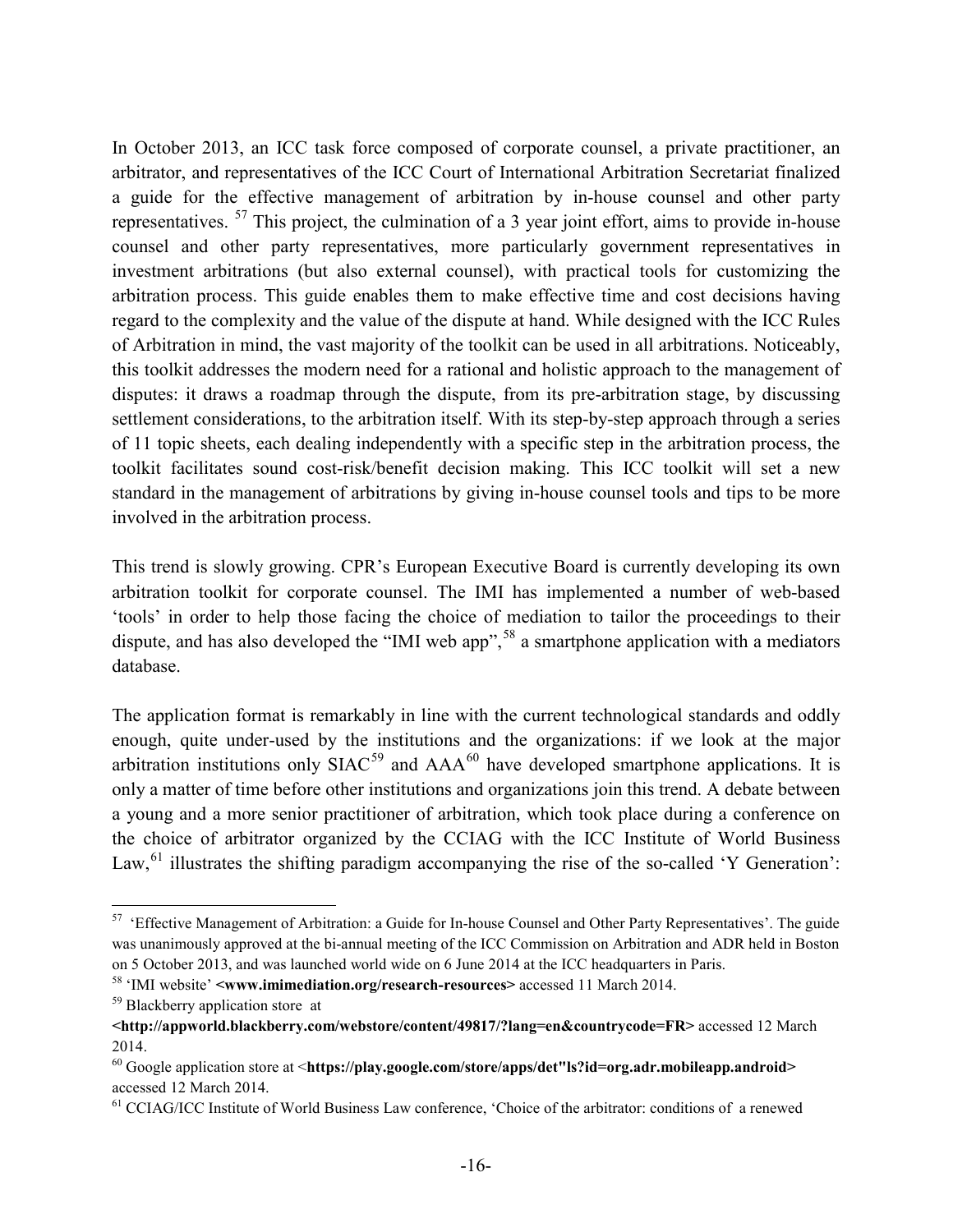the discussion on transparency of arbitrator performance and the reluctance by the senior practitioner for too much divulgation resulted in a statement by the young corporate counsel that 'in five years, there would probably be a 'choose your arbitrator' app on cell phones'; the majority of the audience laughed. I think this young corporate counsel was right, if not in the detail, certainly in the prediction that the pace of technology will force change.

#### **Conclusion**

 $\overline{a}$ 

Throughout my quasi quarter-century practice as a in-house counsel, I have isolated some key elements that enable a thorough dispute management in a company :

- **Integration:** integrating legal departments within the company's business (remember that in a company, legal problems are first and foremost business problems).
- x **Dispute management policy**: risk management (of which 'dispute management' is a sub-category) is closely related to a company's compliance program: dispute management systems imply a dispute management policy, embedded in the overall compliance program (in the widest sense of the term).
- x **Awareness and communication:** a policy can only be functional if it is efficiently made known globally on a company level.
- **Monitoring:** improving the dispute management policy and systems will require a thorough monitoring of the results of the disputes. Monitoring will allow to identify patterns, which will help improve the systems in place.
- **Tone at the top:** willingness of senior management to be involved in the management of conflicts and their readiness to be involved in the resolution of the disputes is key.  $62$

Rationalizing disputes is a necessity. Disputes disrupt business, they divert the time and effort of the company's staff and management from its 'core competencies,' which inevitably impacts the business, its development, its opportunities… These hours spent on a dispute are so many hours *not spent* on a profit generating activity. Most companies are not in the business of litigation, they are in the business of what they have been created for.<sup>[63](#page-17-1)</sup> Implementing systems and

legitimacy' (conference held on 21 October 2013) **<www.cciag.com/conferences/first-cciag-conference/>**  accessed 11 March 2014.

<span id="page-17-0"></span> $62$  The building blocks of a dispute management process bear very close, if not almost identical, similarities to those of a compliance program: (i) tone at the top, (ii) risk assessment and abatement, (iii) tracking mechanism, (iv) communication, (v) training, and (vi) reporting and resolving concerns.<br><sup>63</sup> For a discussion of this aspect, *see* Jean-Claude Najar, 'Inside Out : A User's Perspective on Challenges in

<span id="page-17-1"></span>International Arbitration', (2009) 25 J. Int. Arb, 517. , which is adapted from the Eighth Clayton Utz / University of